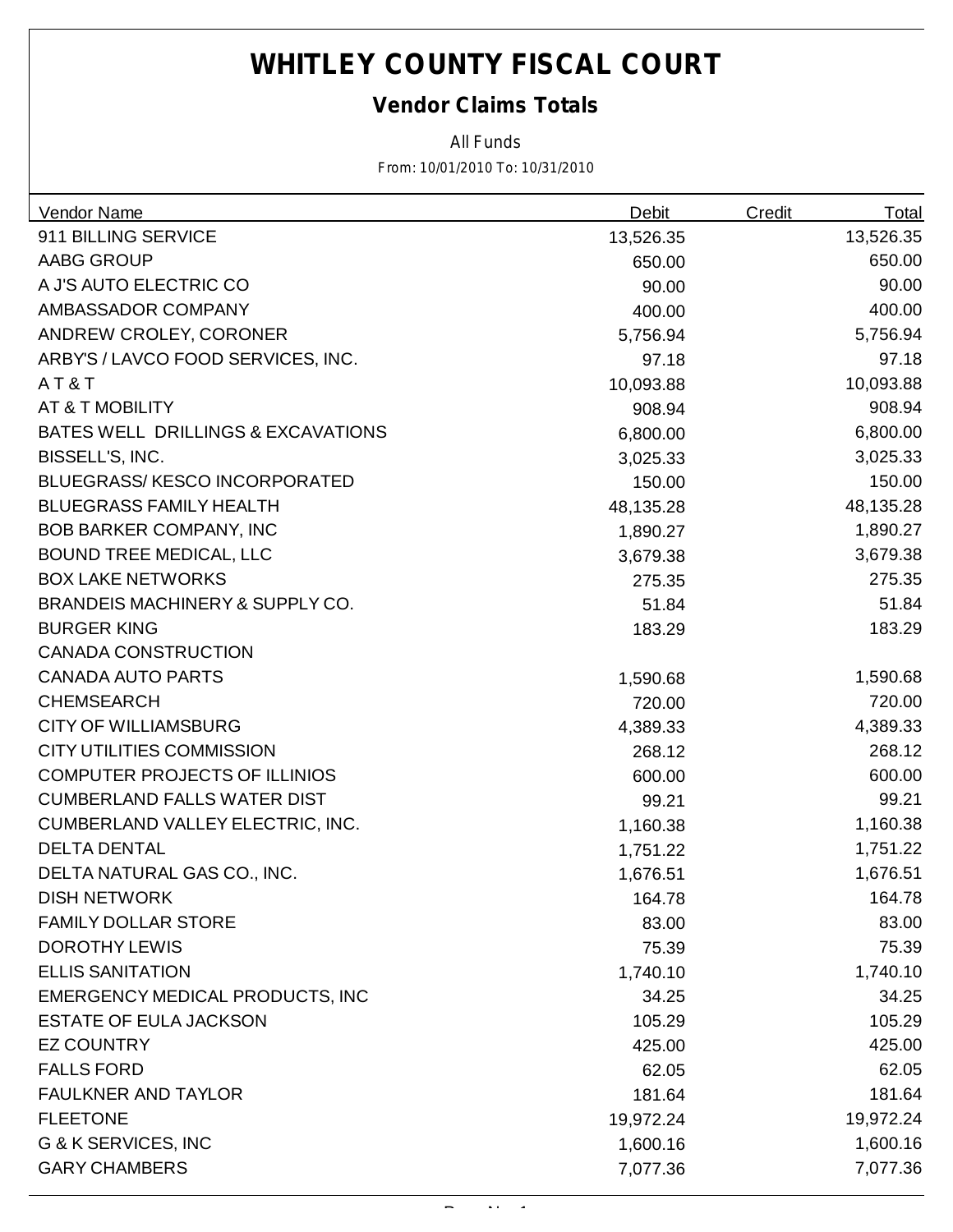### *Vendor Claims Totals*

*All Funds*

| Vendor Name                           | <b>Debit</b> | <b>Credit</b> | <u>Total</u> |
|---------------------------------------|--------------|---------------|--------------|
| G & C SUPPLY CO. INC.                 | 846.51       |               | 846.51       |
| HAAR WOOD PRODUCTS                    | 450.00       |               | 450.00       |
| <b>HARDEE'S</b>                       | 69.02        |               | 69.02        |
| HARP ENTERPRISES, INC.                | 44.43        |               | 44.43        |
| <b>HARVEY'S SERVICE CENTER</b>        | 21.09        |               | 21.09        |
| <b>HEALTH PROFESSIONALS LLC</b>       | 4,169.31     |               | 4,169.31     |
| HINKLE CONTRACTING CORPORATION        | 28,891.17    |               | 28,891.17    |
| <b>HOBART CORP</b>                    | 461.85       |               | 461.85       |
| <b>HOLIDAY INN</b>                    | 408.20       |               | 408.20       |
| <b>HOLSTON GASES</b>                  | 2,375.22     |               | 2,375.22     |
| HUMANA HEALTH PLAN INC                | 288.38       |               | 288.38       |
| HUMANA HEALTH CARE PLANS              | 421.61       |               | 421.61       |
| <b>HOMETOWN IGA #57</b>               | 67.34        |               | 67.34        |
| INTECH CONTRACTING, INC.              | 11,789.90    |               | 11,789.90    |
| <b>IRENE PEACE</b>                    | 600.00       |               | 600.00       |
| <b>JAIL TRACKER</b>                   | 898.76       |               | 898.76       |
| <b>JELLICO COMMUNITY HOSPITAL</b>     | 76.68        |               | 76.68        |
| JOHNNY WHEELS OF WILLIAMSBURG, INC    | 790.50       |               | 790.50       |
| K A C O ALL LINES FUND                | 41,889.00    |               | 41,889.00    |
| KACO WORKERS COMPENSATION FUND        | 39,000.00    |               | 39,000.00    |
| <b>KARKA HOWINGTON</b>                | 83.00        |               | 83.00        |
| KAY SCHWARTZ, COUNTY CLERK            | 430.00       |               | 430.00       |
| <b>KELLWELL FOOD MANAGEMENT</b>       | 40,798.83    |               | 40,798.83    |
| <b>KU</b>                             | 10,803.47    |               | 10,803.47    |
| <b>KENWAY DISTRIBUTORS</b>            | 94.15        |               | 94.15        |
| <b>KFC</b>                            | 165.55       |               | 165.55       |
| <b>KIMBELL MIDWEST</b>                | 57.12        |               | 57.12        |
| KING'S TIRE RECYCLING INC             | 127.25       |               | 127.25       |
| KNOX COUNTY UTILITIES COMMISSION      | 15.87        |               | 15.87        |
| KNOX-WHITLEY HUMANE ASSOCIATION, INC, | 7,500.00     |               | 7,500.00     |
| KOORSEN PROTECTION SERVICE            | 3,578.25     |               | 3,578.25     |
| <b>KENTUCKY STATE TREASURER</b>       | 37,744.20    |               | 37,744.20    |
| <b>LAUREL TERMITE CONTROL</b>         | 45.00        |               | 45.00        |
| <b>LAWRENCE HODGE, SHERIFF</b>        | 67,380.20    |               | 67,380.20    |
| <b>LIGHTSQUARED LP</b>                | 77.83        |               | 77.83        |
| <b>LLOYD HENDERSON</b>                | 221.30       |               | 221.30       |
| <b>LONDON RADIO SERVICE</b>           | 300.00       |               | 300.00       |
| <b>LYTTLE'S TELEPHONE</b>             | 100.00       |               | 100.00       |
| MAIDEN DRUG CO.                       | 177.50       |               | 177.50       |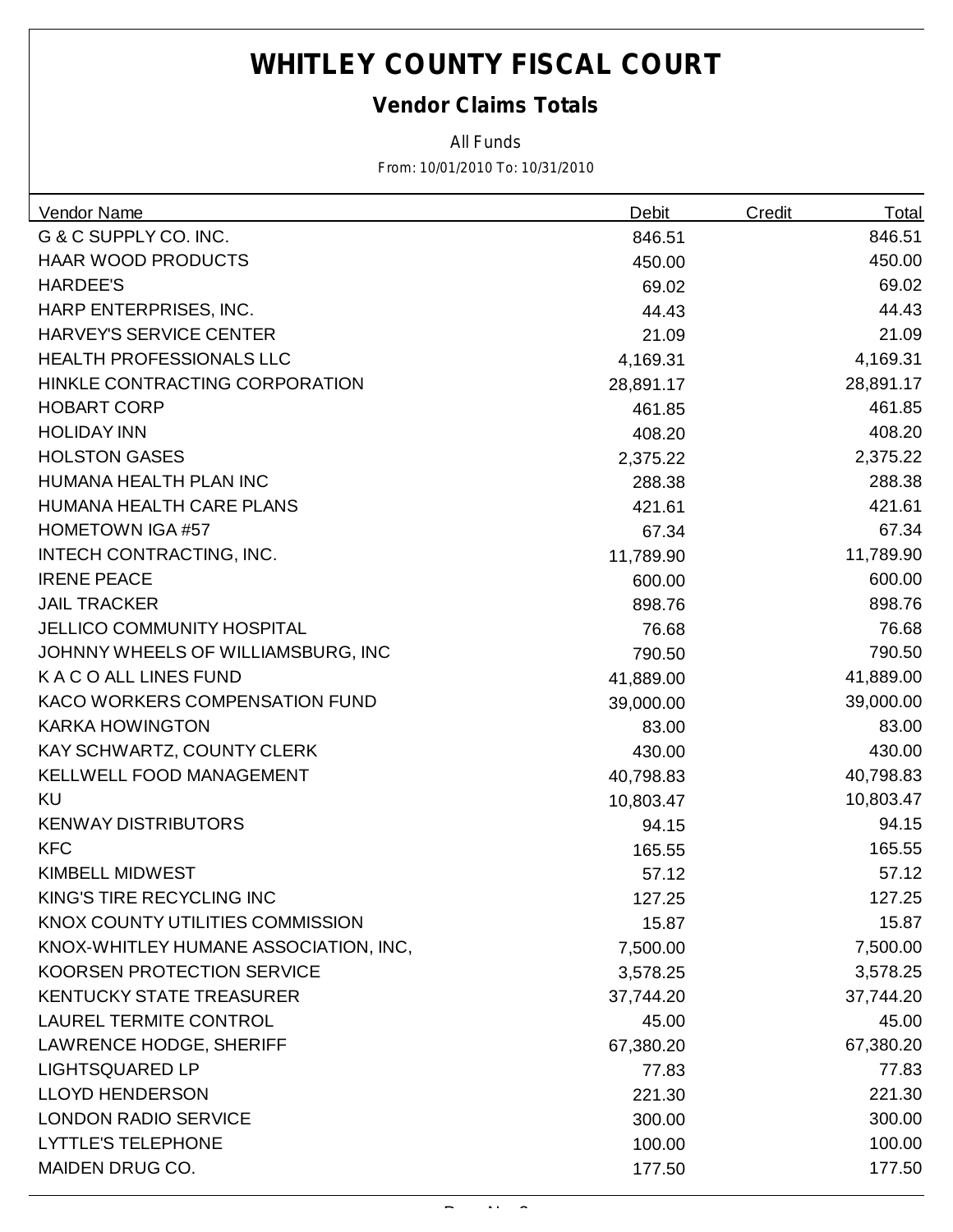### *Vendor Claims Totals*

*All Funds*

| <b>Vendor Name</b>               | <b>Debit</b> | Credit | <b>Total</b> |
|----------------------------------|--------------|--------|--------------|
| <b>MARATHON PETROLEUM CO, LP</b> | 9,936.29     |        | 9,936.29     |
| MOUNTAIN VALLEY INSURANCE        | 4,092.78     |        | 4,092.78     |
| <b>NACO</b>                      | 745.00       |        | 745.00       |
| <b>NEWWAVE COMMUNICATIONS</b>    | 67.88        |        | 67.88        |
| <b>OSCAR DAVENPORT</b>           | 202.92       |        | 202.92       |
| <b>OWENS AUTO PARTS</b>          | 335.50       |        | 335.50       |
| PATTERSON CREEK VFD              | 200.00       |        | 200.00       |
| PERFORMANCE BATTERY CO           | 455.00       |        | 455.00       |
| PHIL BRENNENSTUHL                | 125.00       |        | 125.00       |
| PIZZA HUT                        | 34.36        |        | 34.36        |
| POFF CARTING SERVICE             | 2,716.50     |        | 2,716.50     |
| PREFERRED LAB SERVICE            | 855.00       |        | 855.00       |
| PREWITT FARM SUPPLY              | 1,395.80     |        | 1,395.80     |
| QUADMED, INC.                    | 964.20       |        | 964.20       |
| <b>QUALITY CARE AUTO SERVICE</b> | 7,100.70     |        | 7,100.70     |
| <b>QUILL CORPORATION</b>         | 934.97       |        | 934.97       |
| <b>RADIO SHACK</b>               | 204.97       |        | 204.97       |
| <b>RHONDA PRIVETT</b>            | 72.00        |        | 72.00        |
| <b>RIVERSIDE PRODUCE</b>         | 63.74        |        | 63.74        |
| <b>ROGER WELLS</b>               | 302.50       |        | 302.50       |
| <b>ROY SILER</b>                 | 37.46        |        | 37.46        |
| <b>SGT JOES</b>                  | 116.00       |        | 116.00       |
| <b>SHAWN MIERS</b>               | 67.71        |        | 67.71        |
| <b>SHELLY BARTON</b>             | 60.50        |        | 60.50        |
| SIMPLEX TIME RECORDER CO.        |              |        |              |
| SIMPLEX GRINNELL LP              | 180.82       |        | 180.82       |
| <b>SMITH'S AUTO SERVICE</b>      | 1,197.56     |        | 1,197.56     |
| <b>SONIC</b>                     | 68.98        |        | 68.98        |
| SOUTHEASTERN KY MAINTENANCE      |              |        |              |
| SOUTH EASTERN JANITORIAL SUPPLY  | 466.40       |        | 466.40       |
| SOUTHERN REBINDING, INC.         | 1,136.76     |        | 1,136.76     |
| STERICYCLE, INC.                 | 1,150.76     |        | 1,150.76     |
| <b>TEN-EIGHT DUTY GEAR</b>       | 1,186.65     |        | 1,186.65     |
| THE HOSE HOUSE, INC.             | 31.28        |        | 31.28        |
| <b>THELMA OWENS</b>              | 34.46        |        | 34.46        |
| <b>THOMAS WILSON</b>             | 75.00        |        | 75.00        |
| T & L STEEL, INC.                | 42.85        |        | 42.85        |
| <b>TRACY WEST</b>                | 335.95       |        | 335.95       |
| <b>TRICARE</b>                   | 42.75        |        | 42.75        |